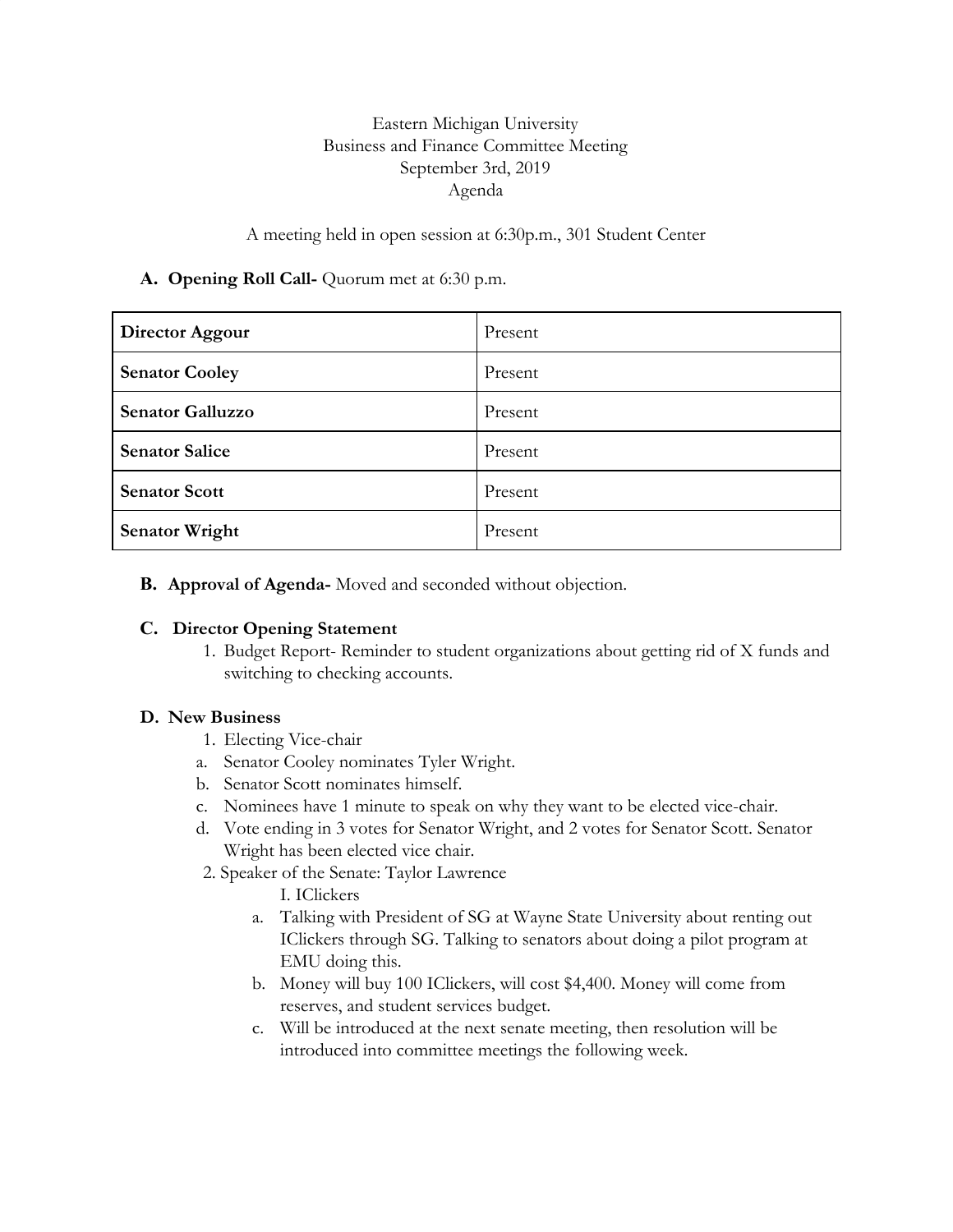3. Student Organization

## **A) Behind the Music**

- 1. Requesting a total of \$5,872.
- 2. Money will be used to NVRCH Festival is a hip-hop music festival to be held at Eastern Michigan University.
- 3. The name of the festival is in honor of the late Jayquon Tillman, a student at EMU. Created by Behind the Music EMU, this music festival will be an amazing opportunity to garner positive press for EMU, entice incoming freshman and local high school students, connect with community businesses and entrepreneurs, and become an annual occurrence that generates additional scholarship revenue for EMU students.
- 4. Move into questioning.
- 5. Senator Wrights asks about outside funding and services from other community members.
- 6. Director Aggour asks about expected turnout.
- 7. At least 500 people are expected to attend.
- 8. The event will be free to students.
- 9. Event to be held this Thursday.
- 10. Enter into discussion.
- 11. Director Aggour reminds senators that per the bylaws,\$3,812 is the maximum they can allocate per meeting.
- 12. Senator Cooley motions to amend the amount to \$3,800, seconded.
- 13. Vote ending in 6 yes's and 0 no's. The amount has been amended.
- 14. Vote on the allocation request.
- 15. Vote ending in 5 yes's and 0 no's with Director Aggour abstaining. **B) SURGE at EMU**
- 1. Requesting funding for EMUsic Fest.
- 2. Request totaling \$3,850.
- 3. This is a free music event for students to attend.
- 4. Have received outside funding from Sweet Waters and other outside vendors.
- 5. Event will take place next Thursday, September 26th.
- 6. Enter into questioning.
- 7. Partnering with Delta Sigma Phi and crossroads bar and grille to sell presale tickets for an after party event at the venue.
- 8. Senator Cooley moves into discussion, seconded without objection.
- 9. Senator Coooley suggests spending this money early in the year when there will be a good student turnout.
- 10. Senator Scott moves to amend the amount to \$2,800, no second, motion dies.
- 11. Senator Wright motions to amend the amount to \$3,000 seconded.
- 12. Vote ending in 4 yes's and 1 no with Director Aggour abstaining. The amount of \$3,000 has been approved.
- 13. Discussion continues.

# **C) The National Association of Black Accountants**

1. Requesting funding in total of \$1,200.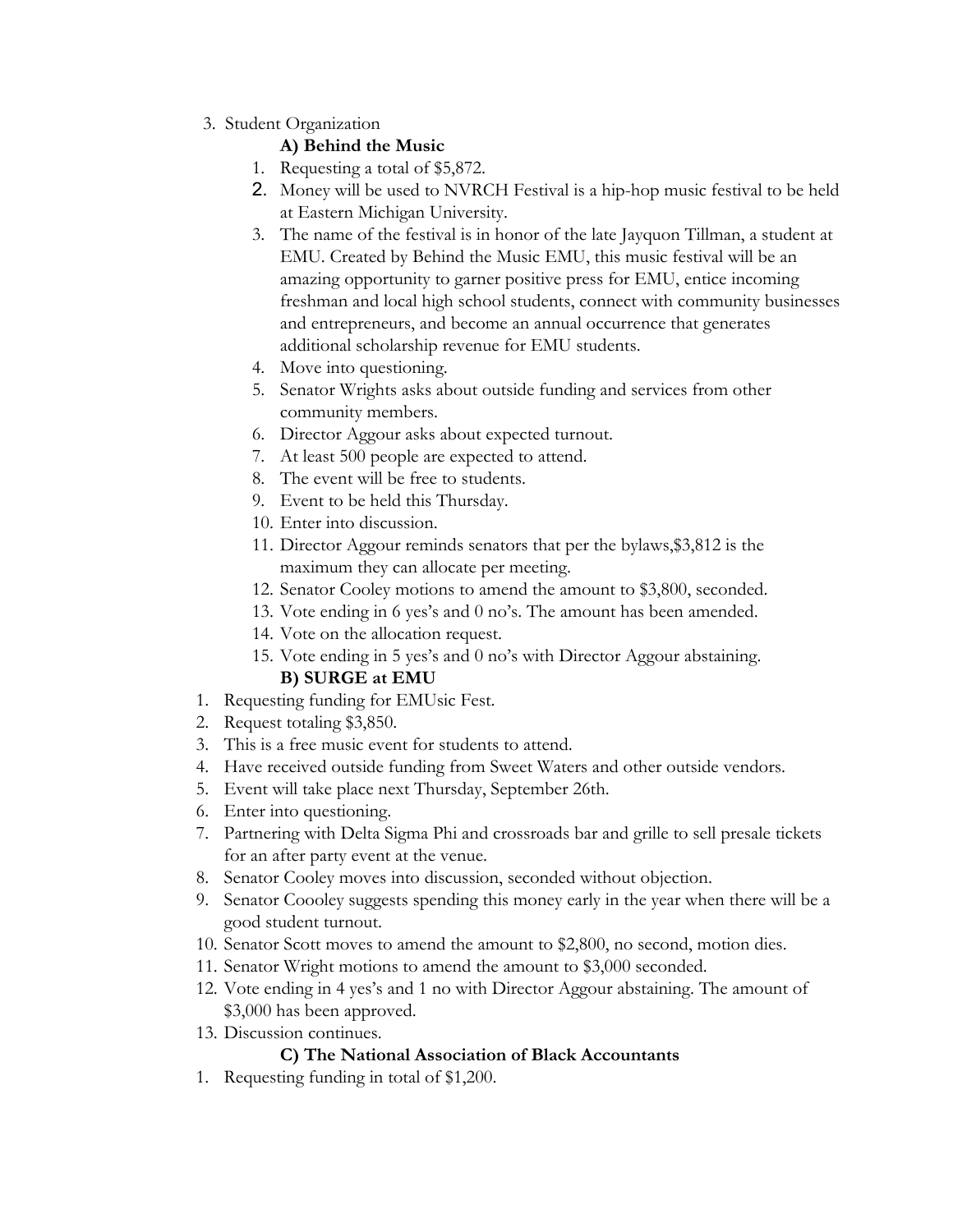- 2. Funding will be used for registration fees to take 16 COB students to a conference to Louisiana.
- 3. Enter into questioning.
- 4. Senator Wright asks what the orgs X fund will be used for. Org member clarifies that this money is being reserved for a second national conference that will be held in July.
- 5. Registration fees is \$75 per student.
- 6. Conference will be held September 26-28.
- 7. Move into discussion.
- 8. Senator Scott notes that they will be representing EMU on a national level.
- 9. Move to a vote.
- 10. Vote ending in 5 yes's and 0 no's with Director Aggour abstaining.
- 11. NABA has been allocated the full amount requested.

# **D) EMU Mock Trial**

- 1. Mock Trial requesting a total of \$2,000.
- 2. The money will be used to pay registration fees for mock trial tournaments.
- 3. Move into questioning.
- 4. Enter into discussion.
- 5. Senator Cooley notes that the mock trial team at EMU is often high ranking, and self sufficient.
- 6. Move to a vote. Vote ending in 5 yes's and 0 no's.
- 7. The full amount of \$2,000 has been approved.

## **4. Club Sports**

- A) Club Men's Baseball
	- 1. Requesting funding in total of \$3,685.
	- 2. This money will be used to hold awareness games, such as suicide prevention game, etc.
	- 3. Enter into questioning.
	- 4. Director Aggour notes that \$2,959 is the maximum amount that can be allocated during one meeting.
	- 5. Move into discussion.
	- 6. Senator Cooley moves to amend the amount to \$2,000, approved.
	- 7. Move to a vote. Vote ending in 5 yes's and 0 no's with Director Aggour abstaining.
	- 8. Club baseball has been allocated \$2,000.
- B) Club Women's Lacrosse
- 1. Requesting a total of \$1,200.
- 2. Money will be used to hold a 10 week conditioning program.
- 3. Move into questioning.
- 4. Senator Gallouzzo asks about outside funding.
- 5. Each member pays \$500 in dues. Members also work at tailgates and concession stands to fundraise.
- 6. Move to discussion.
- 7. Move to a vote.